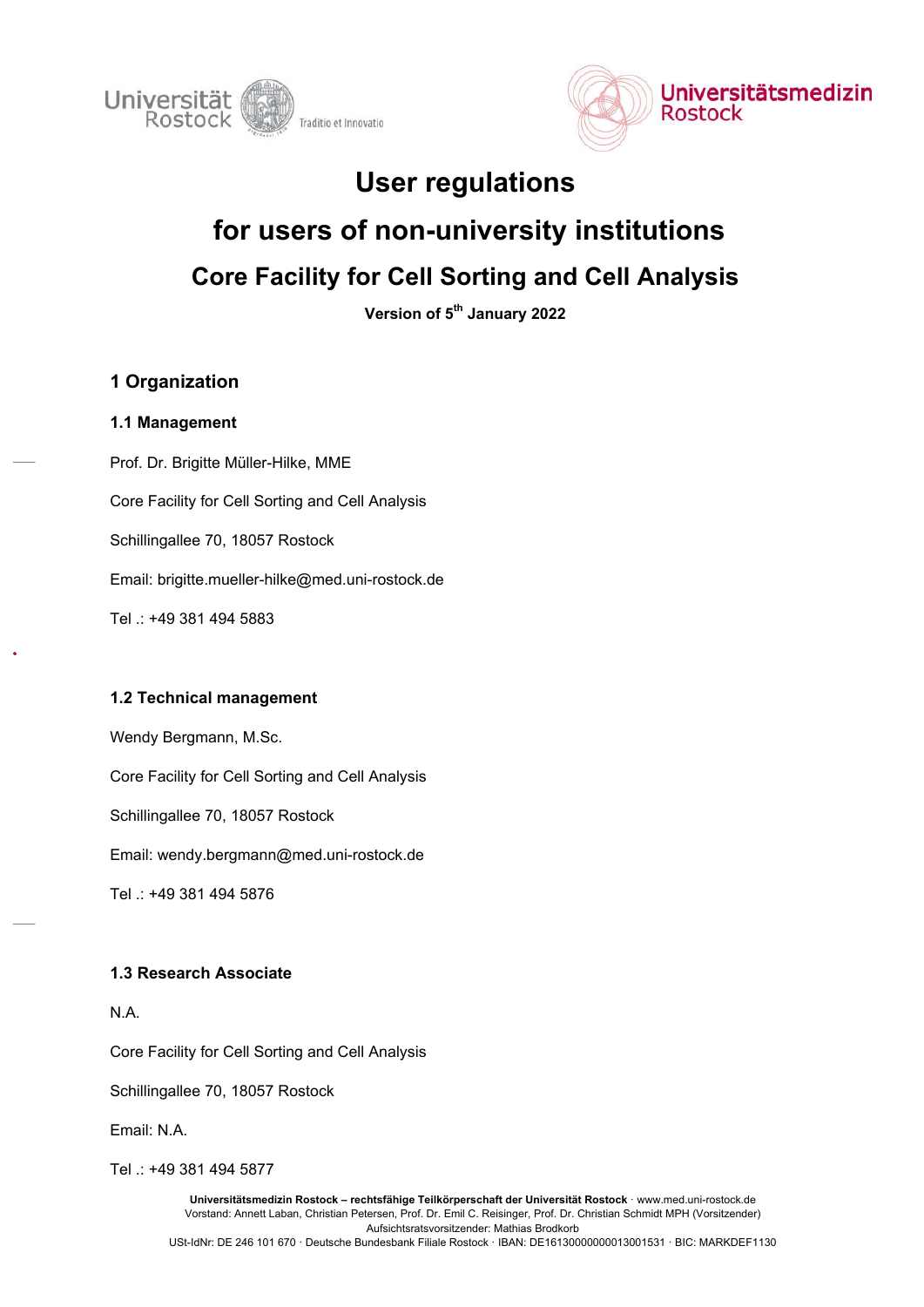#### 1.4 Access

Information about the Core Facility for Cell Sorting and Cell Analysis can be found on the internet at https://zsa.med.uni-rostock.de.

The offer is available to the following user groups:

• University medical staff (separate user regulations, see "User regulations for users of university institutions")

• Employees of the University of Rostock (separate user regulations, see "User regulations for users of university institutions")

• External users

At full capacity, the staff members decide whether to accept new projects, with groups from the Rostock University Medical Center being given priority.

The employees of the Core Facility are usually available between 9 a.m. and 5 p.m. Users who have received complete instruction in the devices can use them within the specified time.

## 2 Equipment

The Core Facility for Cell Sorting and Cell Analysis has three flow cytometers for analyses; the Cytek ™ Aurora, the BD FACSCalibur ™ and the BD FACSVerse ™, three different cell sorting systems; BD FACSAria ™ IIIu, the autoMACS® Pro Separator, as well as magnets for manual MACS separations and the Luminex100 / 200 for the multiplex bead-based analyses of soluble proteins. A USB dongle with a transportable license for the FlowJo ™ software can be borrowed for data evaluation. The exact description of the devices, their configuration and applicability can be found on the homepage at https://zsa.med.uni-rostock.de/ausstattung.

## 3 Range of services

#### 3.1 Services offered by the Core Facility

- Assistance in planning of flow cytometric experiments
- Individual instruction in the devices and the acquisition software
- Advice on possibilities of cell sorting and their implementation on the BD FACSAria ™ IIIu
- Establishment and measurement of marker panels (up to 24 colors)
- Advice and implementation of magnetic-based cell separation
- Support in the evaluation of flow cytometric data including advice on the subsequent statistics
- Regular care and maintenance of the devices, performance check and data backup

#### 3.2 Obligation of the user

- Recognition of the user regulations by the project manager and the user him/herself
- Booking of devices via the online booking portal *bookkit*
- Responsible use of the devices and provided workplaces
- Transport and anonymization of samples to the premises of the Core Facility
- Information about the success of experiments, especially after sorting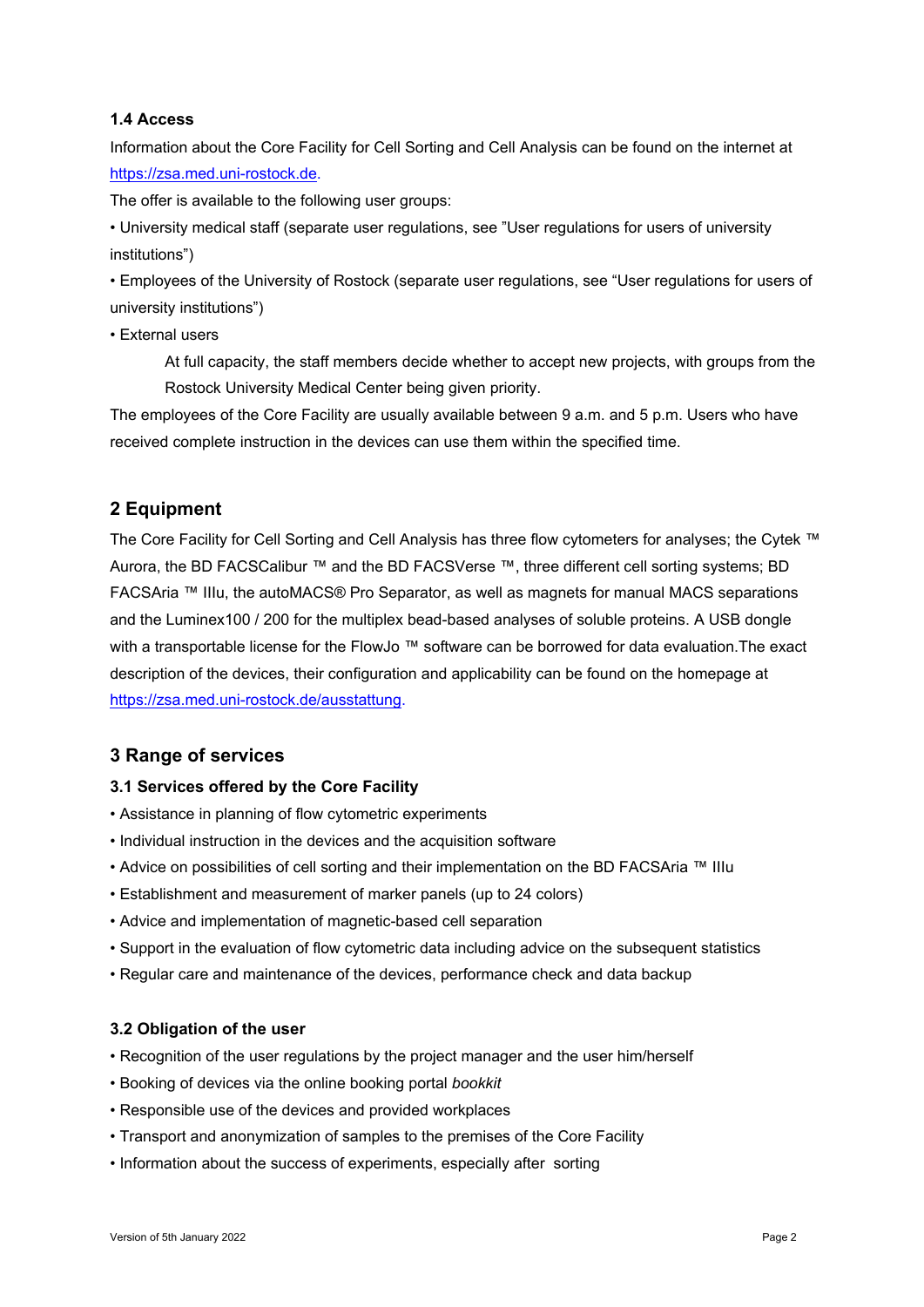# 4 Registration

Individuals interested in using the Core Facility contact its employees to make an appointment for an initial meeting about the planned project.

This initial meeting serves to discuss the project at hand, the suitability of devices, sample preparation and protocol.

Up to three appointments (approx. 1.5 hours each), depending on the device complexity and individual prior knowledge, are agreed upon during which the user is familiarized with the device and the corresponding software. The user carries out the device settings for the specific sample with the help of employees.

Interested users acknowledge our user regulations, which can be downloaded from the Core Facility homepage. The user regulations are printed out and signed by the project manager and the user, then returned to the employees.

The user receives an email from the online booking portal *bookkit*. After successful registration and completion of the training units, the user is authorized by the employees to book the devices and consumables via *bookkit.*

This procedure is summarized in a welcome email that the user receives after the initial meeting. In addition, the user obtains an email with some links and tips on the theory of flow cytometry.

# 5 Booking of devices

After successfully completing the instruction, the user is authorized by the staff to book the devices via *bookkit*.

An exception applies to the BD FACSAria ™ IIIu, which can only be booked after direct consultation with the employees of the Core Facility.

If the devices are defective, a notification is sent by email and a notice is given on the homepage. Affected users report immediately to the employees of the Core Facility, so that the measurement can be carried out on an alternative device if necessary.

Booking by or for colleagues is not allowed. However, an unregistered user can work on the devices under the supervision of a registered, experienced user. This must be expressly approved by the Core Facility staff.

# 6 Cancellation policies

Cancellations up to 24 hours before the booked sessions are free of charge. The user is asked to inform subsequent users about this so that they can, if necessary, bring their measurement forward. Cancellations shorter than 24 hours will be charged at the full hourly rate.

If the last booking on that day is canceled at very short notice, the user must ensure that the device is switched off.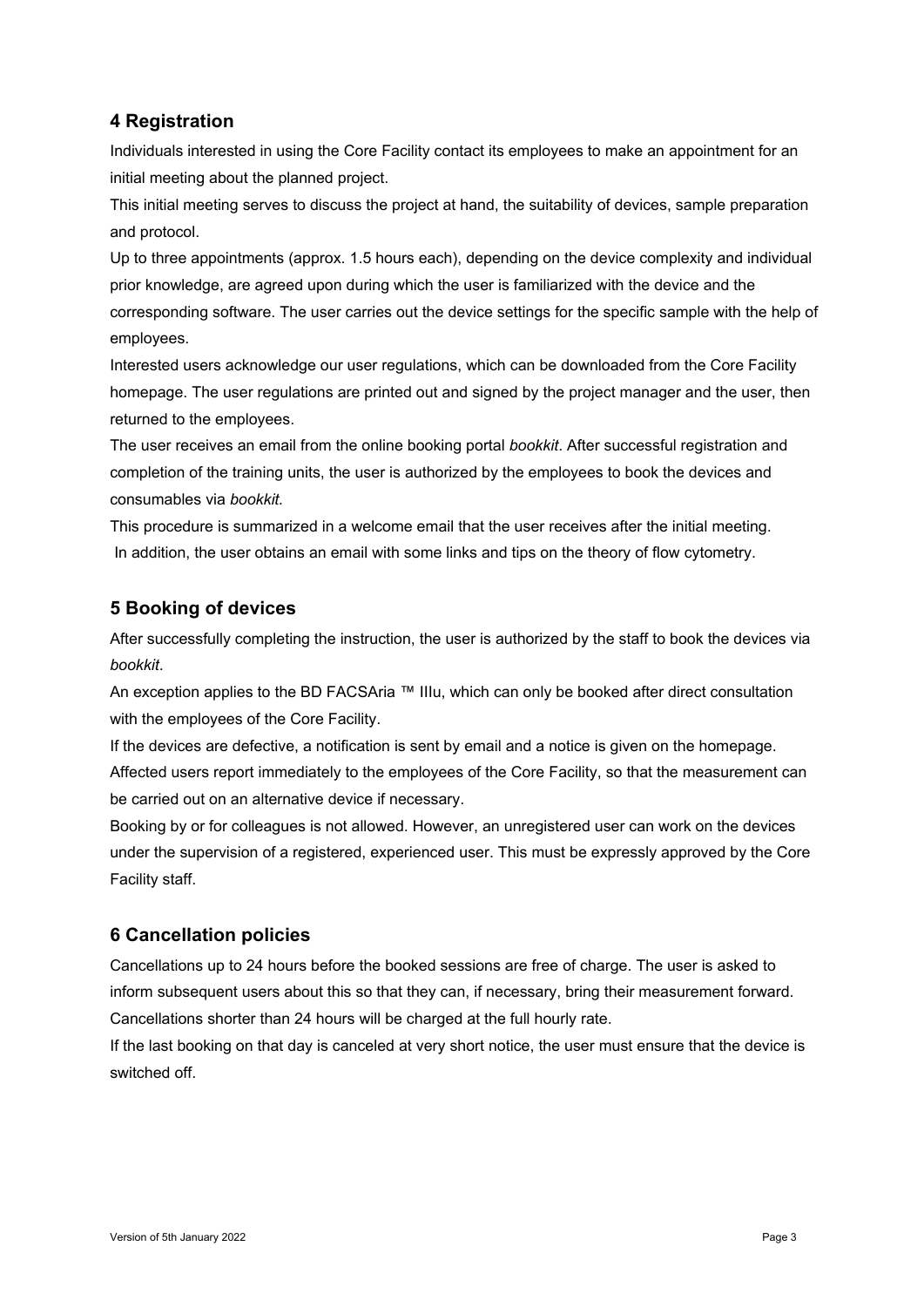# 7 Responsibility of the user

The user agrees to the user regulations via his/her own signature plus the signature of his/her supervisor and submits the signed documents to the employees of the Core Facility. The users may only use the corresponding devices independently after successful instruction, after returning the signed user regulations and after having received safety instructions. Each user undertakes to clean the devices according to the instructions, to prepare them for the next measurement, for documenting the session in the logbook and to clean the workplace (tidy up and disinfect).

## 8 Responsibility of the Core Facility

The Core Facility employees service and clean the devices regularly. A so-called performance check is performed regularly and ensures reliable measurements. Every activity by the employees is documented in the folder for users to view.

The employees maintain discretion about planned and ongoing projects towards third parties. Exceptions must be agreed individually.

## 9 Biosafety

The user's project manager is responsible for the annual, documented instruction on genetic engineering, infection protection, occupational safety, etc. and guarantees the user's knowledge on the respective safety classifications, transport and handling of biological samples.

As part of the briefings, a short safety instruction is given by the employees of the Core Facility. This is documented with a signature (see appendix to this user regulation) and is repeated annually. The laboratories in which the devices are located are S2 approved. Appropriate protective measures, such as wearing laboratory protective clothing (bring your own protective clothing or take it out of the central pool) and hygienic working methods (disinfection of workplace and hands) are compulsory.

The users must document their measurement in the logbook, which is available on each of the devices. Especially measurements of S2-level samples (e.g. human samples, virally transduced samples) must be reported.

Higher safety measures must be taken when using the BD FACSAria ™ IIIu, as the device produces aerosols due to its operating modes. Therefore it is inevitable that the employees of the Core Facility are informed in advance of the safety aspects of the sample to be analyzed or sorted. If necessary, appropriate measures for prevention and decontamination of the device are discussed and initiated.

## 10 Data collection, evaluation and storage

The Core Facility is responsible for the correctness of the data collection and evaluation. The user is obligated to export his data and save it on an external storage medium. The collected data belongs entirely to the user. The standard formats fcs, xls, doc, odt, ods, csv, png and svg can be used for data exchange.

The employees archive the raw data every six months in the form of a backup, which saves the data on external hard drives of the appropriate devices and also on external, transportable hard drives as part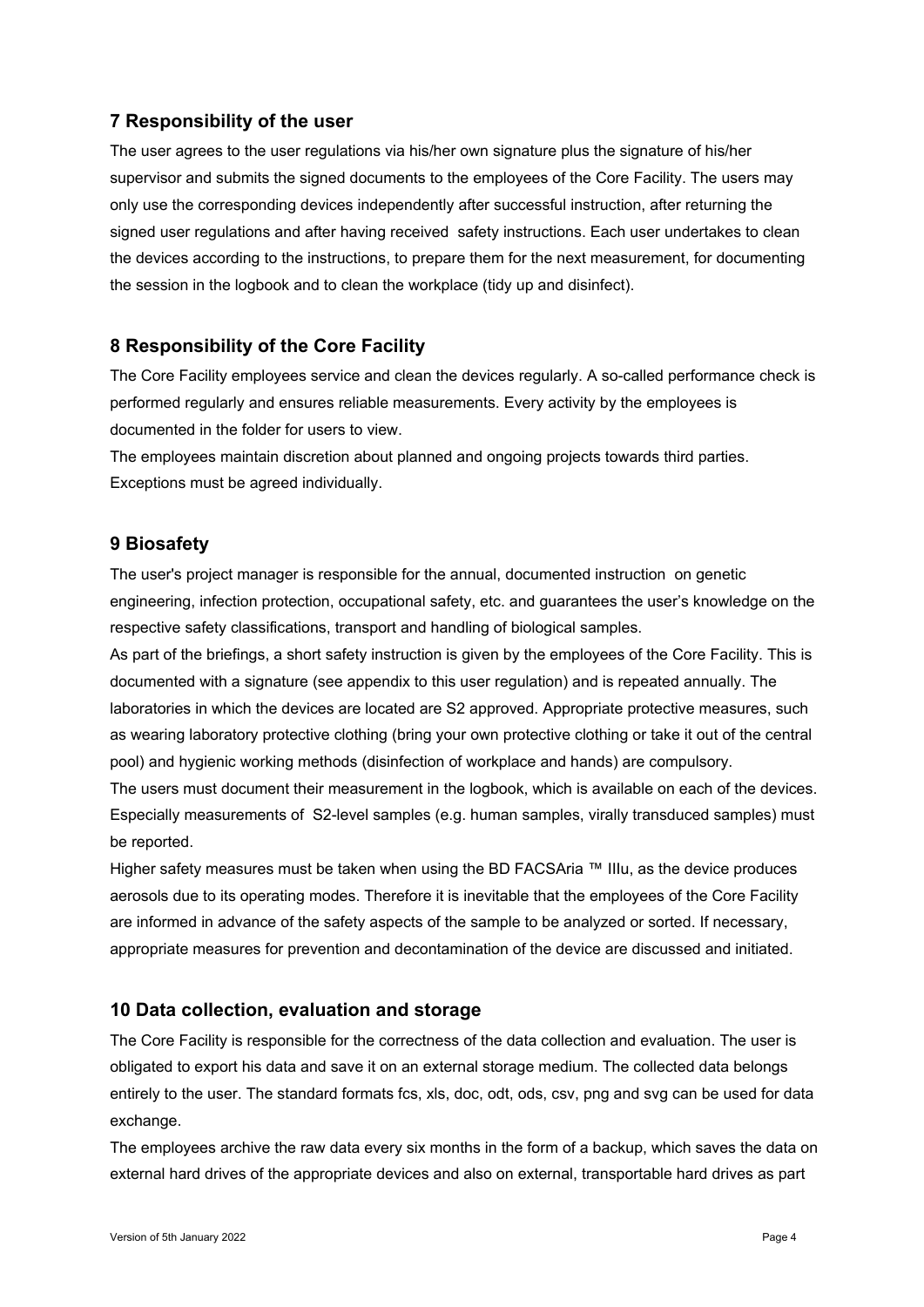of the regular cleaning / maintenance of the devices.

# 11 Acknowledgment in publications

The users of the core facility agree to adequately recognize the use of the core facility in accordance with the rules of good scientific practice.

This means that the use of the devices and the services provided by the Core Facility staff must be mentioned in every form of publication. This also includes theses, conference contributions, third-party funding applications and patent applications.

Employees of the Core Facility will be taken into account when publishing data that was established and collected in the Core Facility with the cooperation of the responsible persons of the Core Facility. Coauthorship is granted depending on the scope of services provided by the respective employees. Of course, this requires participation in the writing of the corresponding manuscript.

For the Core Facility, the above-mentioned references are important proof of the necessity for their existence and serve the further development within the framework of evaluation processes and third-party funds applications.

## 12 Costs

A fee is charged for using the devices. The fees are shown in the table below. The usage time is documented and the incurred costs will be charged after use.

| <b>Device/Product</b>         | Type of use | <b>Gross price</b> |
|-------------------------------|-------------|--------------------|
| BD FACSAria™ IIIu             | assisted    | 85,00 € / hr       |
| BD FACSCalibur™               | autonomous  | 50,00 € / hr       |
| <b>BD FACSVerse™</b>          | autonomous  | 50,00 € / hr       |
| autoMACS <sup>®</sup> Pro     | autonomous  | 50,00 € / hr       |
| Cytek <sup>®</sup> Aurora     | autonomous  | 50,00 € / hr       |
| Luminex <sup>®</sup> 100/200™ | autonomous  | 75,00 € / hr       |
| FlowJo <sup>™</sup> Dongle    |             | 35,00 € / day *    |

\* The dongle can be borrowed from 8:00 a.m. to 5:00 p.m.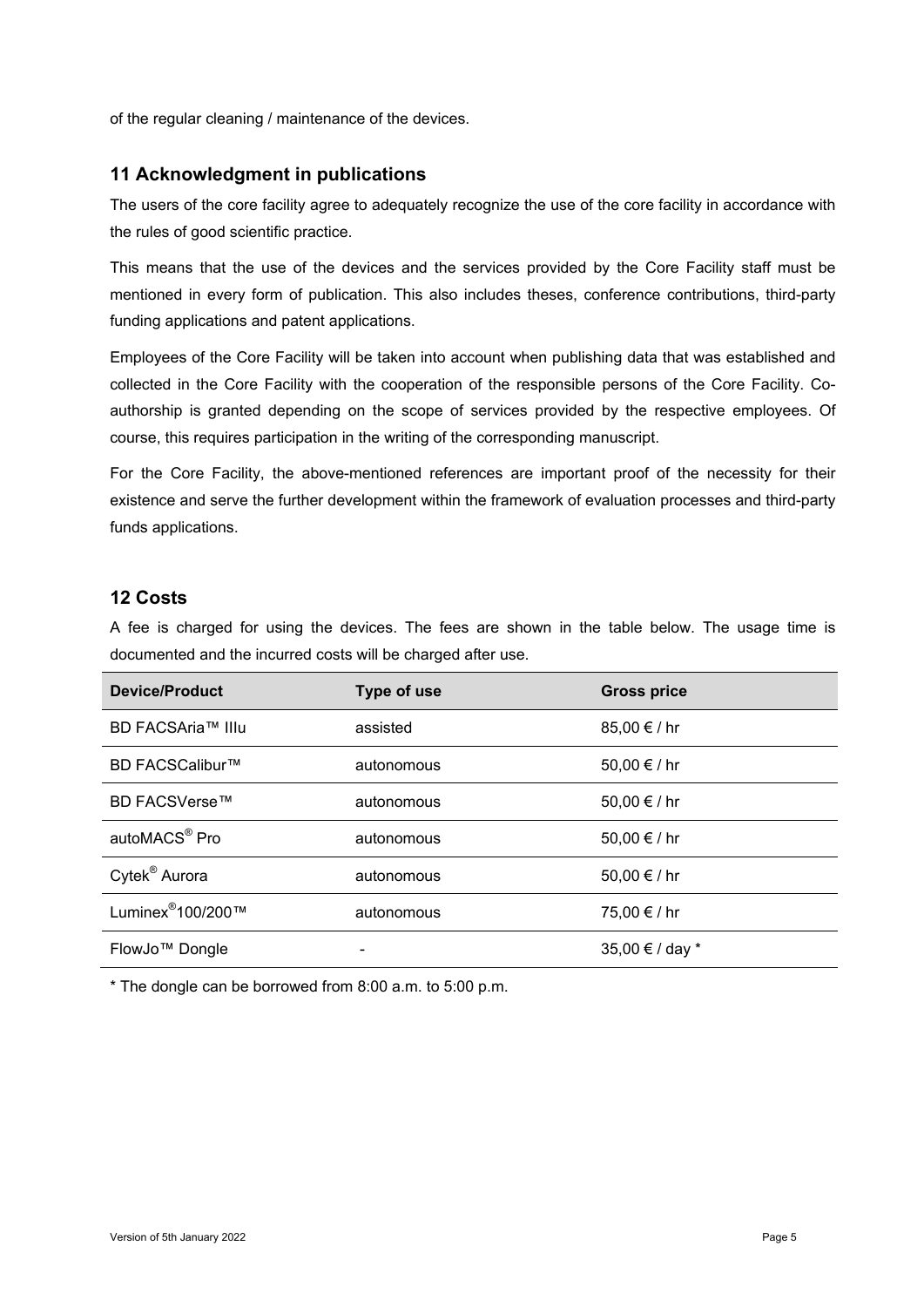| user name:  |  |
|-------------|--|
| user group: |  |

# Recognition by signature

 $B.$  With  $-k$ 

Rostock, 5<sup>th</sup> January 2022

Date **Signature Prof. Dr. Brigitte Müller-Hilke, head of the core facility** 

Rostock,

Date Signature user

Rostock,

Date **Signature project manager**